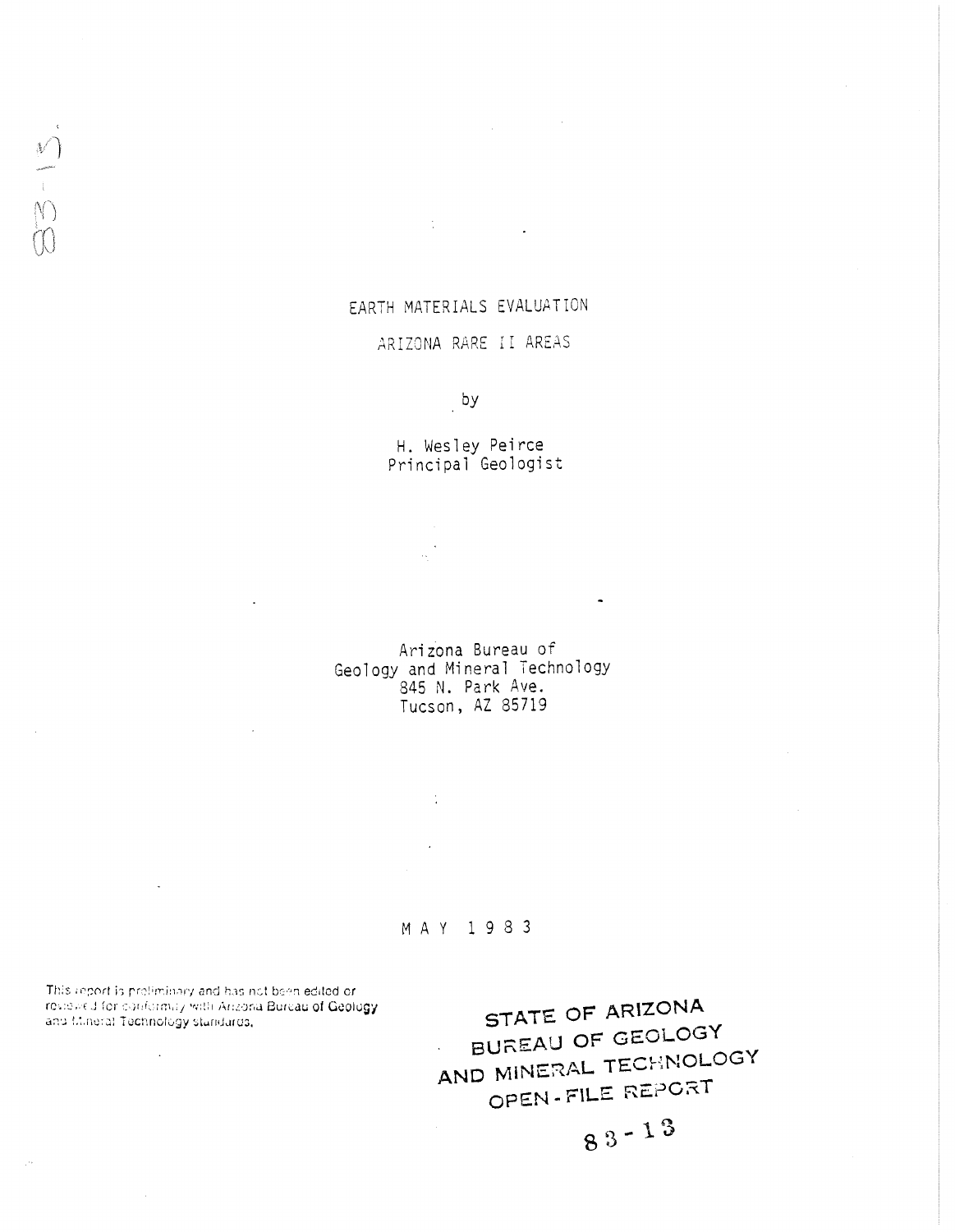# EARTH MATERIALS EVALUATION ARIZONA RARE II AREAS

### INTRODUCTION

Knowing that mineral-energy resource evaluation is a three-dimensional problem, we approach this task humbled by the knowledge that the world is full of surprises. We also recognize that the future well-being of all societies will continue to depend upon the search for and discovery of a myriad of earth material resources considered essential to modern civilizations. This will not happen unless we learn more about the earth and unless lands of diverse geologic types are open to investigation by techniques of the times.

Our approach to this immediate task is based upon a simple truth: if one understands something about conditions that prevailed in the past, it is possible to theorize about the materials that may have been generated. As an example, copper and petroleum deposits require dissimilar environments for both their growth and preservation.

If it is true that the future will require some continuing rate of discovery, only the optimistic, providing opportunities are perceived to exist, will have a chance to effect discovery. Those that are right most often are those pessimists that always take the position that "there is nothing there". No, the pessimists will not make the discoveries needed for the future.

We looked at the specific areas involved in this Rare II inventory within a larger regional context of general geologic framework characteristics. This type of overview is presented with each major change in geologic environment and is intended to provide a perspective into which the smaller areas fit. A small scale geologic map of Arizona, with cross-sections, is included for general reference purposes. We have attempted to summarize, in table form, an overview of each area regarding occurrence of: 1) industrial minerals (non-metals), 2) lode deposits (metals) and, 3) energy materials (uranium, petroleum, geothermal). In turn, each of these is treated within three subdivisions:  $1)$  "present" ( occurs in area), 2) "nearby" (occurs in proximity to area), and 3) "possible" (geologic circumstances indicative of possible occurrences). Another subdivision rank is used to indicate whether any occurrences have been "produced" or all are "shows", and whether the "possible" occurrences are "blind" (beneath younger covering rock units) or perhaps simply "missed". "Possible" energy resources are classified as either "deep" (petroleum, geothermal), or "shallow" (uranium).

Situations believed to be demonstrably sensitive are indicated in the "remarks" column. However, it should be clearly understood that each area needs to be examined on the ground and thoroughly evaluated prior to final legislative action. Although all Rare II areas are listed in the table only those judged to require elaboration are discussed in the report.

As a matter of philosophy, we are optimists, and therefore, do not automatically consider the absence of information to equate with negative potential. Too, in many cases, the ranking of potential is such an arbitrary and subjective judgment<br>that we feel we should not rank just for the sake of doing it. There are good honest question marks and there is no good purpose served by ignoring this fact. Final decisions, therefore, as so often is the case, will inevitably have to be made in the face of many unanswered questions regarding the important resources - those that cannot be directly observed, yet are discoverable.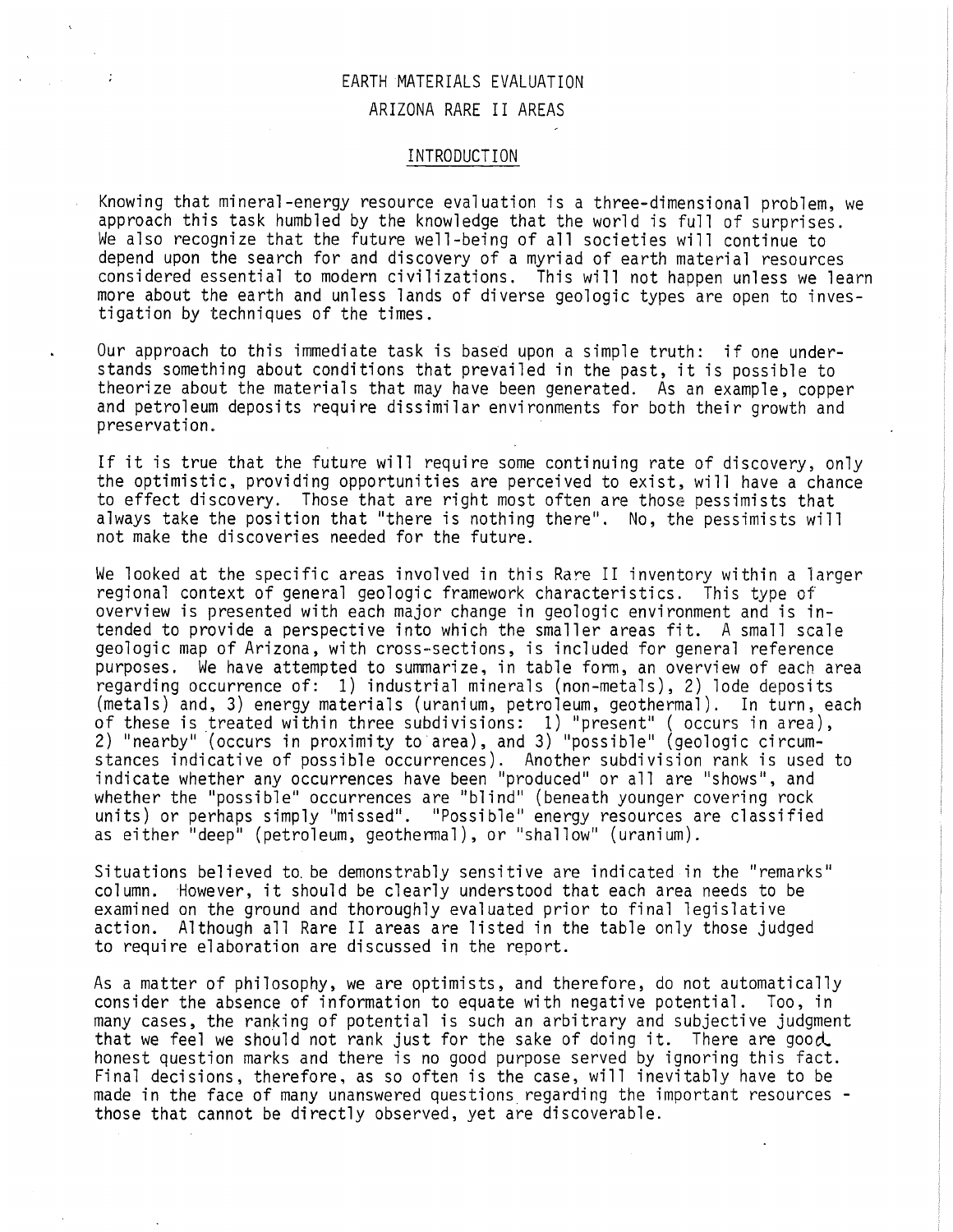### Kaibab National Forest

This forest consists of three separate land regions all of which are in the plateau province of northern Arizona. There are eight Rare II areas, six of them in the parcel that is north of the Grand Canyon. However, only three of the eight are still being considered.

The plateau region is Arizona's energy province in that coal, petroleum and uranium are being produced there. Although the Grand Canyon is a detriment to local petroleum potential, it and its tributary canyons are an asset in revealing, by erosion, the so-called "breccia pipe" type of uranium-copper ore deposit. Although known both north and south of the Grand Canyon, exploration for and development of these deposits is notable in the strip country north of the Grand Canyon.

For the most part petroleum potential away from the Grand Canyon is of'the routine type and will not be noted unless there is an unusual factor known to be involved (Figure 1).

### 3-060

This region in general, and the proposed for further study add-on up Snake Gulch in particular, are especially sensitive to mineral potential and mining operations already in progress. In addition to the specific areas there is a larger undefined area bounding wilderness, a buffer zone, that would be affected by wilderness status.

The significance of the above is in the effect that it has, or will have, on legitimate multiple use of lands not far distant. A form of mineralization known as "breccia pipe" is especially important in the Grand Canyon region both north<br>and south of the main canyon. These have been the focus of very competitive exploration. The principal commodity is uranium and relatively new mining here is made possible because of unusually high ore grades being encountered.

The so-called "pigeon pipe" is being developed on the south boundary of the Snake Gulch add-on. Extending wilderness this distance to intrude into this mineral development domain should be questioned.

### 3-062

This area is about 15 miles long with Saddle Mountain near the south boundary, There is some uranium-copper mineralization that is either just within the area or very close to the south boundary, Additional breccia pipe ore deposits must be given consideration.

### 3-061

This is the Coconino Rim area that is strongly influenced by a west trending, north dipping, monoclinal fold. The question about this is the influence in the subsurface that this folding has had on the accumulation of petroleum and nonflammable gases (helium, carbon dioxide), The folding is older than the cutting of Grand Canyon therefore there is a chance for preservation within a possible trap situated in the deeper parts of the sedimentary sequence. This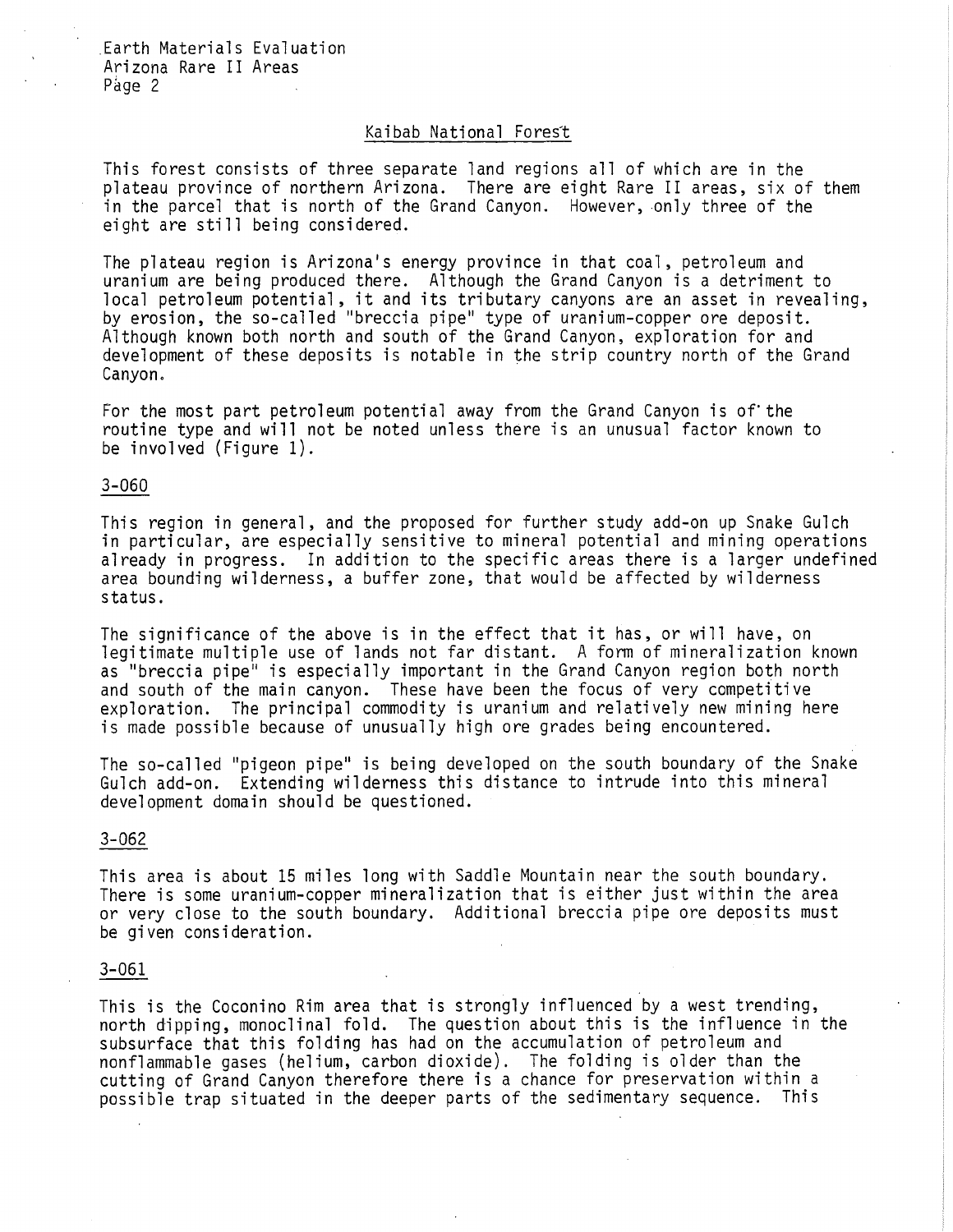region has not been previously tested by drilling.

# Coconino National Forest

This forest includes portions of the Plateau, Rim and Verde Valley to the south and west. It embraces deep canyons cut into the edge of the plateau as well as volcanic features in the San Francisco volcanic field, near Flagstaff. The rocks involved are those of the plateau sedimentary sequence and younger rocks, largely<br>volcanics, of much younger age (Figure 1).

3-043

3-040

The petroleum potential in this general region may be more than that routinely associated with the standard underlying plateau sedimentary sequence. Changes are taking place in the subsurface that could be favorable.

3-059 3-049 3-048

This is volcanic country. Elsewhere in the region, exploited volcanic products include cinders and pumice. Pumice used as pozzolan for Glen Canyon Dam was mined a short distance away along Highway 89. These areas should be carefully evaluated for possible pumice deposits.

3-054 3-045 3-047 3-046

All of these are along the plateau edge and its related canyons. They are being studied by federal agencies, especially the USGS.

They contain the standard plateau sedimentary rocks and overlying, in places thick, volcanics. Known mineralization is present locally (3-046) and represents a special type that likely continues beneath the plateau. Petroleum has to be considered wherever limestones and related sedimentary rocks occur in the subsurface, which is the case in all of these'areas.

Available information regarding mineralization suggests that the occurrences in Fossil Creek Canyon (3-046) of copper-uranium, though of interest scientifically, are not of foreseeable direct economic interest.

Petroleum potential is enhanced, up to a point, in direct proportion to distance away from the plateau edge. Only West Clear Cr. (3-047) extends several miles into the plateau. Even so, there is no known reason to think that there is anything unique about this position in the plateau as regards petroleum potential.

### 3-052

This is an add-on to the southeast tip of Sycamore Canyon Wilderness. It embraces part of Black Mountain, a high lava capped mesa or butte. The young rocks overlie the plateau sedimentary rocks which here include some of the Coconino Sandstone beneath the regional truncation surface. This sandstone is the basis for the Arizona flagstone industry, most of which is to the west and northwest along the Mogollon Rim. Flagstone quarries, now abandoned, dot the northeastern half of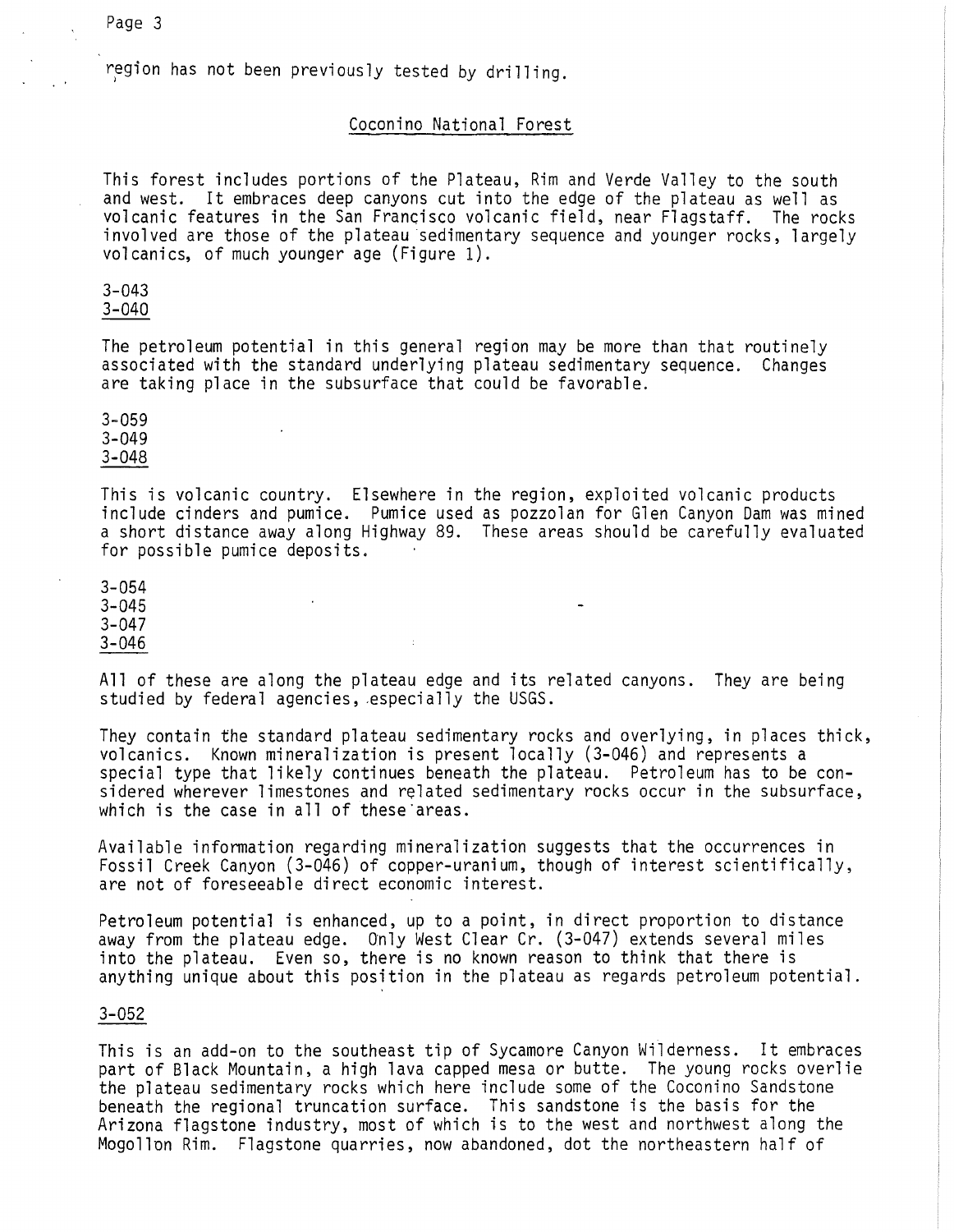Black Mountain. Surface lode mineralization is not known.

# Prescott National Forest - Western Half

The geologic framework of the western half of the Prescott National Forest is dominated by the oldest rocks in Arizona. These are granites and variously metamorphosed sediments and associated volcanic rocks. Locally, these have been intruded by younger igneous plutons. The oldest rocks are of the vintage found at the bottom of Grand Canyon. The famous stack of sedimentary rocks that make up most of the walls of the Grand Canyon has been eroded away south of the Mogollon Rim thus exposing the older rocks beneath (see map and Figure 1). The lower units of the sedimentary stack are last seen in the Juniper Mountains and are absent to the south.

The old rocks (1.7 billion years) are overlain by very young sedimentary and/or volcanic igneous rocks (15 million years) with an extensive irregular erosion<br>surface in between. Some faulting post-dates the younger rocks and very young sediments have been deposited in the lows and along stream valleys in response to continued erosion of the higher topography.

The above framework characterizes the larger so-called transition or central mountain region of Arizona of which the Prescott Forest is but a small part. A look at this larger region reveals an extensive array of metallic mineral occurrences and types including some famous mining camps (Jerome, Iron King, Bagdad, Copper Basin, the various placer gold deposits, etc.).

Much of the mineralization is believed to be intimately associated with the origin and history of the very old rocks (Jerome, Iron King) and an ill-defined amount is associated with igneous intrusives emplaced about 60 m.y. ago (Bagdad, Copper Basin). The younger volcanic flows, and associated sands and gravels beneath, in many places cap these older rocks and hide them from direct observation. The older rocks are exposed only in the higher ranges and along stream canyons where erosion has removed the younger cover. Thus, judging from the numerous metallic mineral occurrences exposed in the older rocks, many more must occur where the old rocks are covered by young ones, or, where access is especially tedious.

In addition to the lode deposits, placers are well known. They can occur wherever mineralized rock containing heavy minerals (tungsten, gold) has been subjected to natural concentrating processes. They could be along any erosion surface, old or young.

The west one-half of Prescott Forest, although not known to have unusual industrial minerals, does have some "common" varieties. Petroleum, coal and geothermal potentials are believed to be minimal. However, it does have hundreds of occurrences of metallic minerals and many of these have been exploited in the past. Consequently, the mineral domain of most interest is that normally exploited by hard rock mining, or placering, for base and precious metal containing minerals.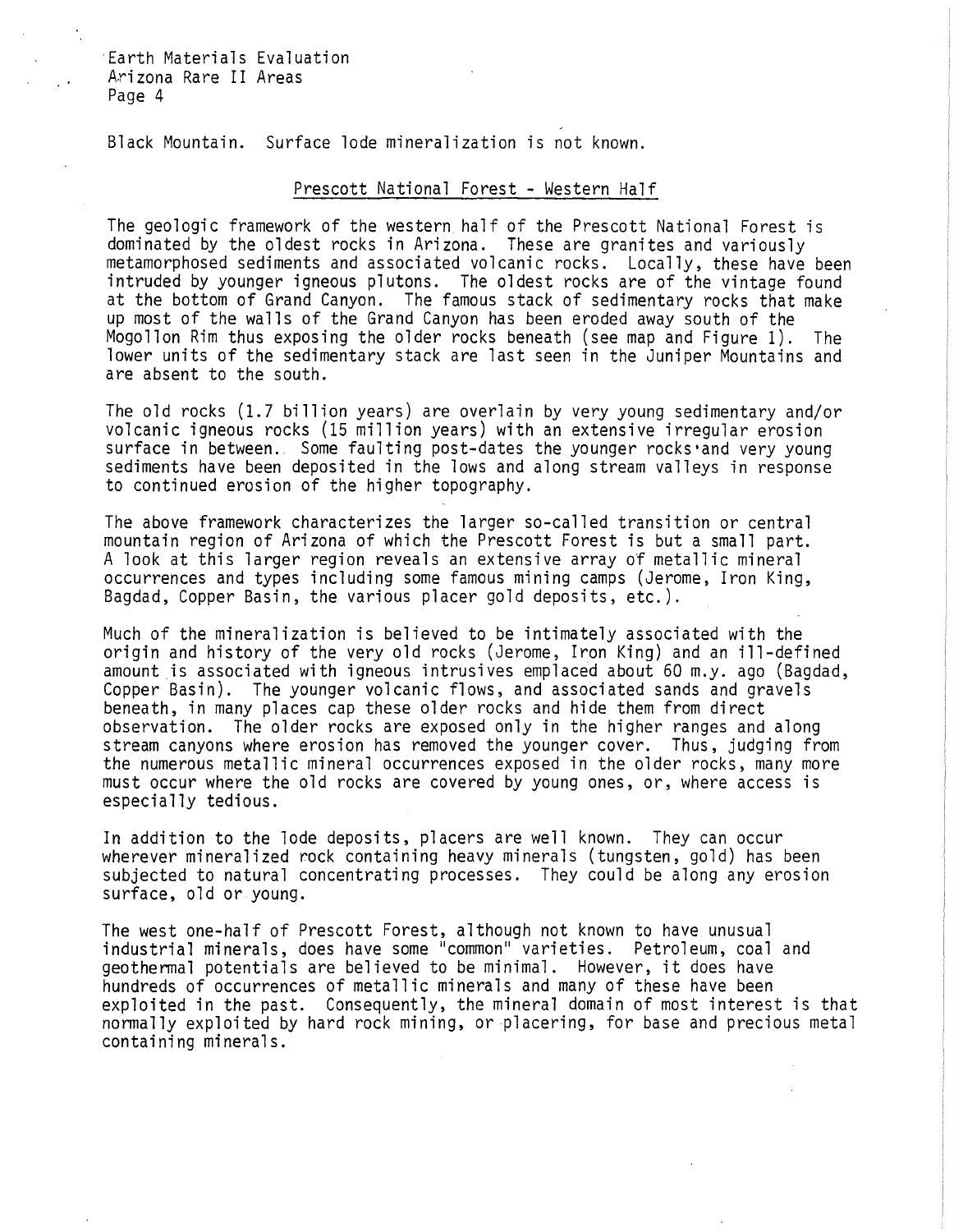# Specific Areas

### 3-080

The Juniper Mountains contain the sedimentary rocks found low in the Grand Canyon stack (Figure 1). Limestones are present that, elsewhere, are of economic interest as sources of both lime (Nelson) and cement (Verde Valley). To the north, a massive iron (hematite) deposit is hosted by one of these limestones. The older rocks crop out below these sedimentary rocks. The basal sandstone overlying the older rocks might contain some heavy minerals of interest. There is no known record of interest in the older rocks at this locality. Because access is limited, prospecting might have been minimal. Lode deposits are possible.

### 3-081

This region is floored largely by the very old granitic rocks. There is no known record of materials of interest. Access is limited, therefore, prospecting might have been minimal. Lode deposits are possible.

### 3-082

This region is floored by the older granitic and schistose rocks. At or close to its southwest end is a group of tungsten claims (Black Magic Group - Mary "D" claims) from which there has been some production. The tungsten mining area is a part of the larger Eureka Mining District that extends several miles to the southwest. Some of the tungsten-bearing (wolframite) quartz veins can be traced up to 4,000 feet. It seems likely that this area contains additional tungsten potential.

### 3-083

This larger region consists of the older crystalline rocks with overlying younger mesa-capping volcanics. Erosion is deep and young alluvium floors the main drainages. There is no known record of valuable earth materials. There is lode mineral potential beneath the blanketing volcanics and placer potential in the alluviated drainages.

#### 3-084

There is no record suggestive of interesting mineral potential in Granite Mountains. These are also the very old rocks.

### 3-085

This region is in the southern part of the Bradshaw Mountains. It is closely surrounded by recognized metallic mineral mining districts. Although it is true that the central granitic region is surrounded by an aureole of schist that hosts much of the known lode mineralization, the granite itself hosts lode type deposits from place to place from which millions of dollars worth of minerals have been extracted. There is a significant potential for the occurrence of deposits of valuable metallic minerals within the older rocks of this region. The relative inaccessibility of this country suggests that past prospecting intensity has been low. It could be viewed as a part of the frontier for future exploration effort.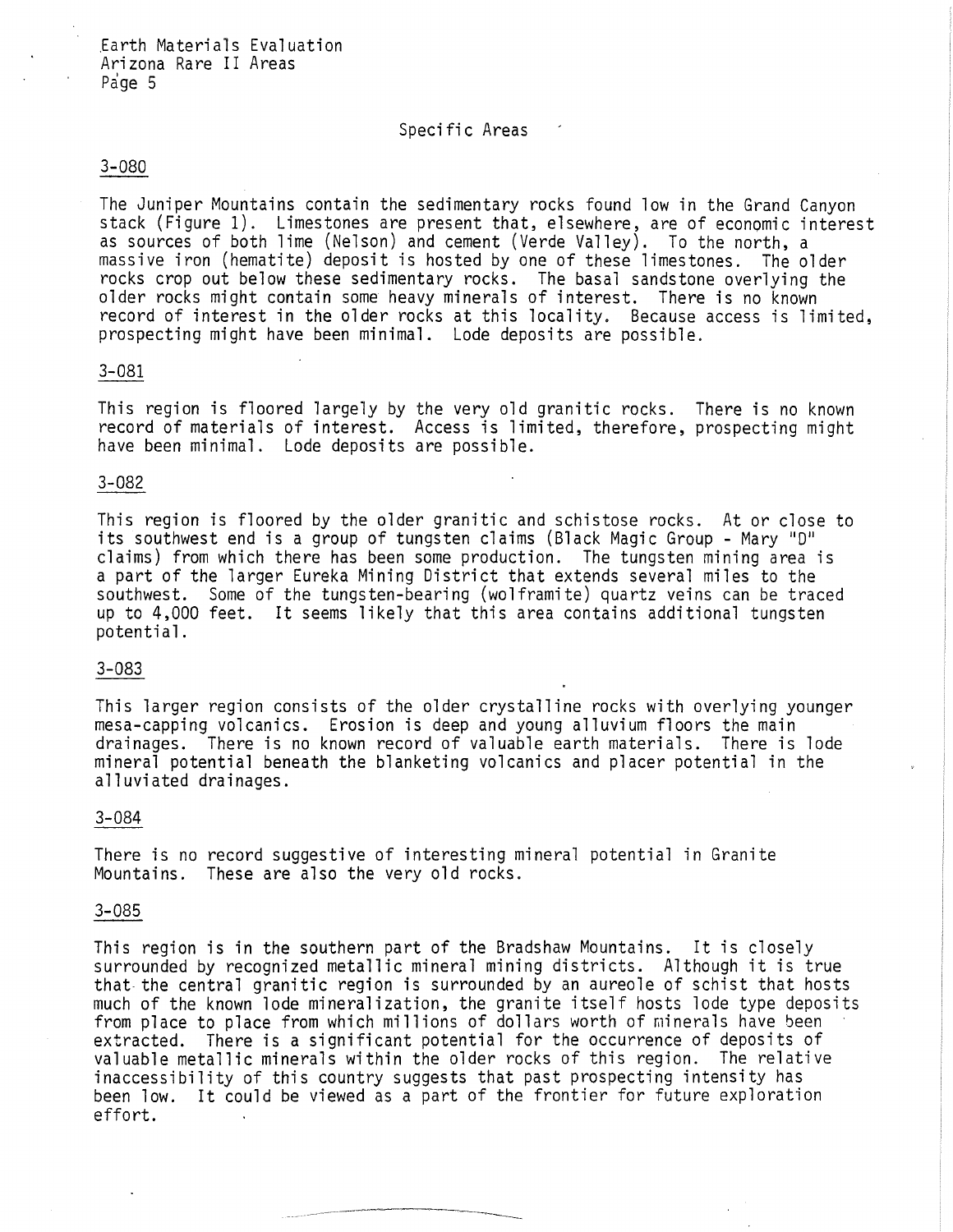Pegmatitic veins are prolific in parts of this granite. Muscovite mica has been of interest and could be again.

#### 3-095 I

This roadless area is floored largely by the very old granite that characterizes much of the higher parts of the Bradshaw Mountains. Lode deposits, prospects and mines tend to closely surround this region. Some of these occur as veins in the granite therefore there is no sound geologic reason for thinking that this rough country has been spared the mineralization history. It should be recognized as being "mineral in character".

# Prescott Forest - East One-Half

The Prescott Forest - East half includes portions of the edge of the Colorado Plateau province (Mogollon Rim), the bounding Verde Valley to the south and west, and the mountain-valley country south and west of the Verde Valley (Figure 1).

The plateau edge exposes the sedimentary rock sequence that is time equivalent of the Grand Canyon sedimentary sequence. Young materials, including lake and stream sediments, and volcanics, were deposited in Verde Valley. On the south and west flank of Verde Valley, the lowest part of the Grand Canyon sedimentary stack is exposed as is the underlying much older rock similar to the older rocks discussed in the Prescott Forest - West half. Further south, the sedimentary rocks wedge out so that the mineralized older rocks are at the surface except where covered by relatively young sediments and volcanics.

Both metallic and non-metallic materials have been or are being exploited in this region and there is some petroleum potential where the limestone formations are in the subsurface.

# 3-094

This is a suggested add-on to the west and southern side of the Sycamore Canyon Wilderness. It is floored by the lower formations of the general Grand Canyon-Plateau sedimentary sequence. There is some faulting and erosional down cutting that disrupts lateral continuity from place to place. Some of these fault blocks raise to view the limestone formations that support the cement plant near Clarkdale. Surface lode mineral occurrence is not known in this geologic setting. However, the older rocks, noted in places for their mineral deposits (Jerome, etc.) everywhere underlie these sedimentary formations. Depending upon the extent of faulting these older rocks come within an estimated 600-700 feet of the surface. However, this potential is totally blind and therefore cannot be evaluated by surface study alone.

### 3-088

This is Woodchute Mountain. It is a thick sequence of volcanic flow rocks, with minor gravels at the base, overlying remnants of the lower part of the Grand Canyon sedimentary sequence. These, in turn, overlie the old crystalline rocks that host the nearby large-scale mineralization in which the Jerome ore deposits occur (Figure 1). However, whether or not this old mineralization also occurs beneath any or all of Woodchute Mountain, has not been reported. The limestones near the lower parts of the mountain are sources of lime and cement rock elsewhere in the general region.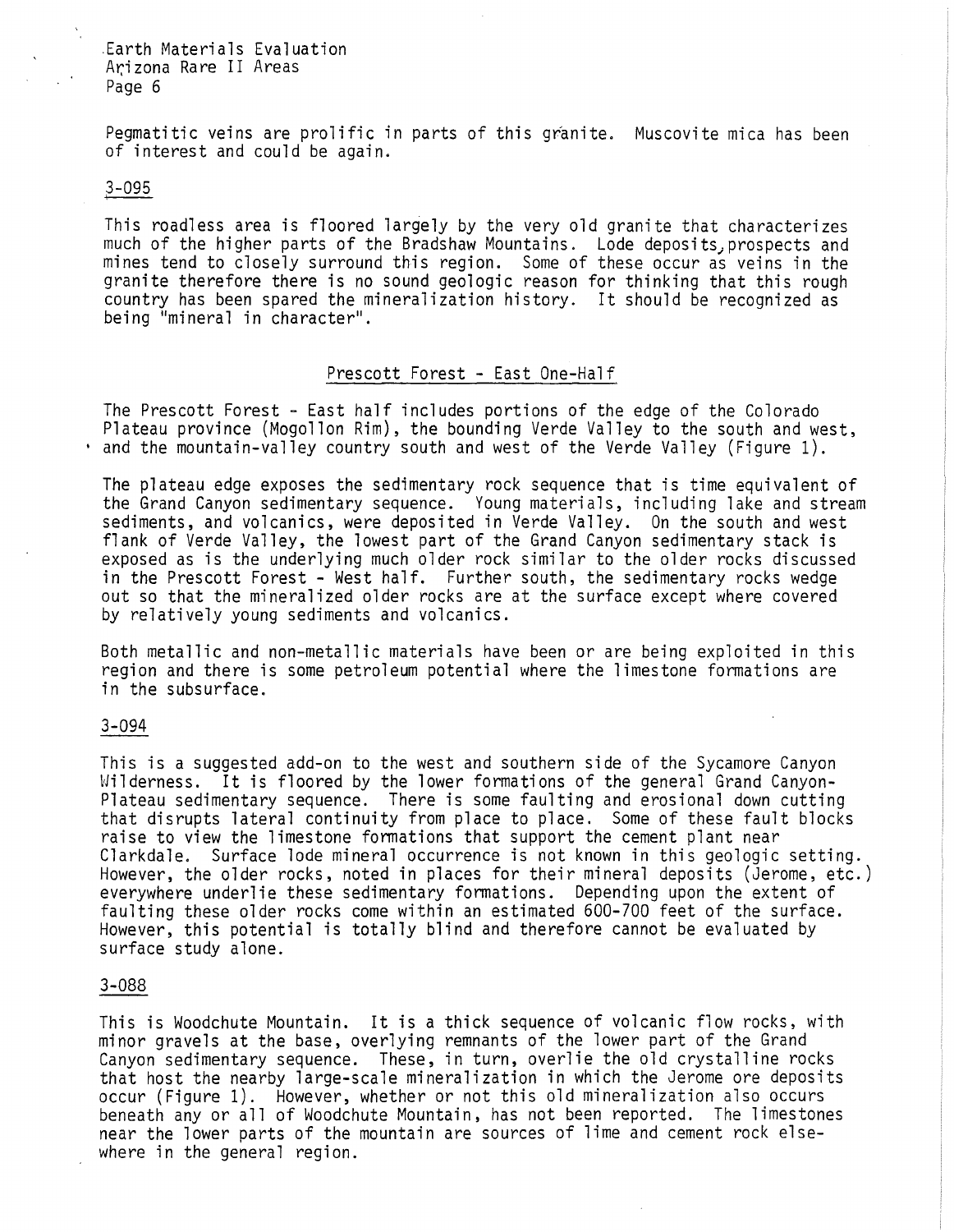The metallic mineral potential is totally blind; therefore, it cannot be ranked other than by saying that the geologic setting demands that a potential exists that should not be ignored.

# 3-092

This country is floored by relatively young post-mineralization volcanic flow and related rocks that blanket older rocks beneath. The older rocks consist of the north to south truncation and wedgeout of the lower section of the Grand Canyon-Rim sedimentary rock sequence and the very old crystalline rocks that underlie these sedimentary formations.

After southward wedgeout, the younger rocks directly overlie the old crystalline rocks. As elsewhere in the central Arizona region, it is these old crystalline rocks that host mineralization of the lode type. Thus, because the old rocks are blanketed by a relatively thin sequence of younger rocks, the mineral potential is blind. However, it is perhaps revealing to note how soon mineralization is encountered in surrounding areas where the underlying old rocks have been uncovered by erosion.

The potential for relatively near-surface minerlization in the underlying older rocks is high. However, there is no way of judging the magnitude of this potential. Again, it is geologic settings like this that represent the explora-<br>tion frontiers of the future.

Because of the existence of the Verde Hot Springs along the Verde River to the east, a question is raised as to the deep thermal characteristics of this region. However, there is no way of actually judging the eventual significance of this aspect.

### 3-093

This is an add-on adjacent to the Pine Mountain Wilderness. It is completely covered by the young, post-ore volcanic rocks. Depth to the older host rocks below is not known.

### Tonto National Forest

The Tonto National Forest area is intermediate in geologic diversity. The north end contains some of the older sedimentary rocks of the plateau sequence as well as some volcanic cover. Further south the very old crystalline rocks dominate (Figure 3). The canyon of the Verde River is fault controlled and contains lake beds that have been caught up in the faulting (Figure 3).

# 3-017

These are two small areas adjacent to the Pine Mountain Wilderness area. An evaluation of the mineral resources of the Pine Mountain Primitive (now Wilderness)<br>was completed in 1967 by the U. S. Geological Survey. This report minimizes any mineral resource potential and no doubt influenced the decision to make the area<br>wilderness. About half of this wilderness (about 15 square miles) is floored by the younger rocks that cover the potentially mineralized older crystalline rocks. There is no way, then, that this hidden potential can be evaluated on its own merits. Thus, a lack of information can be looked upon either negatively,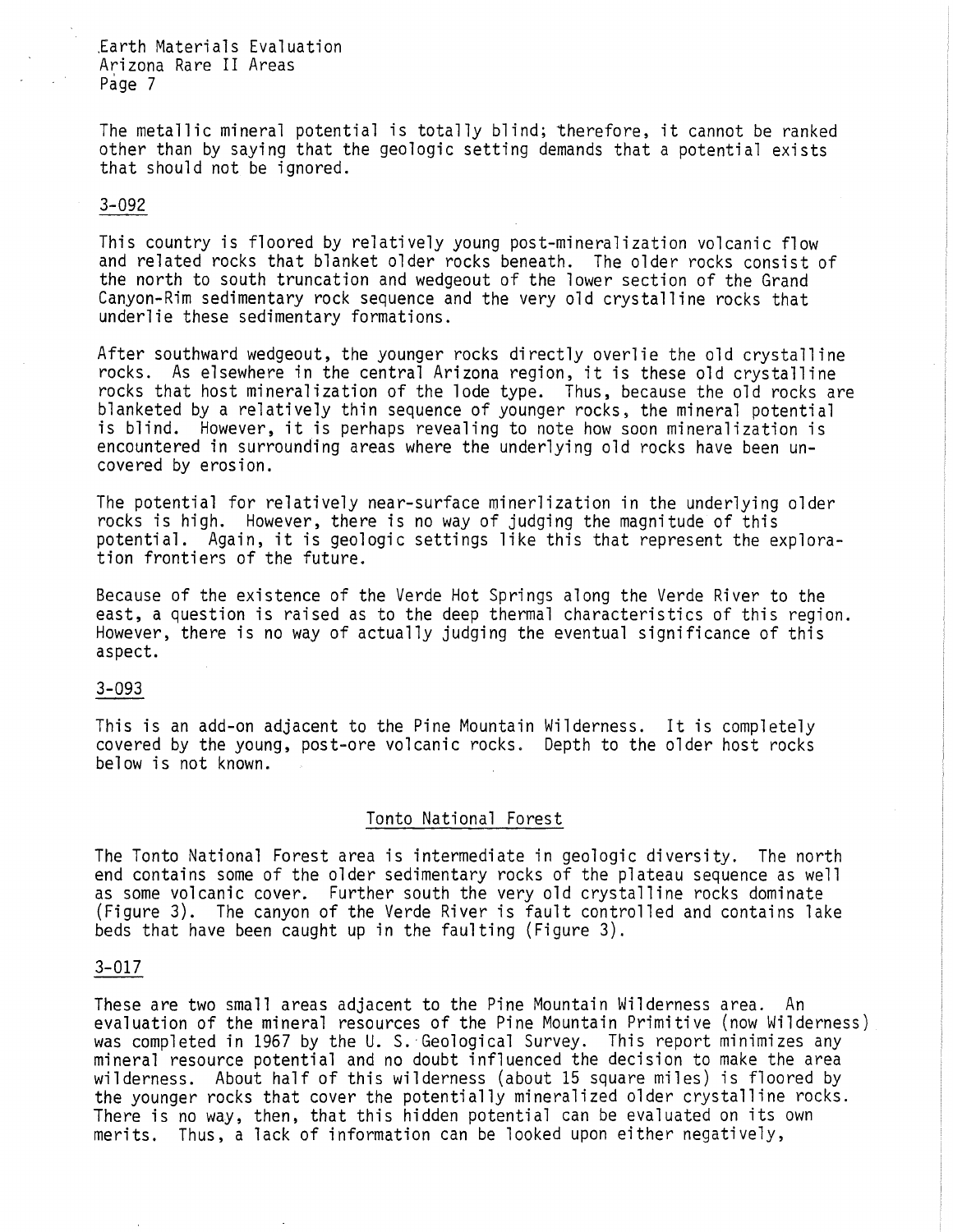positively, or neturally. Pessimism does not find mineral deposits. Because the odds are always stacked against the possibility of finding something of significant<br>value during exploration, one is never really wrong in saying that discovery is "unlikely". But, with that attitude, much blind potential can be easily overlooked or neglected.

The report, while recognizing the presence of the Devonian limestone in the south-wedging plateau sedimentary sequence, failed to appreciate its commercial use elsewhere. Actually, it is quarried in the Verde Valley and shipped to the sugar beet factory in Chandler, Arizona. In order to appreciate this, one must recognize the fact that the Grand Canyon rock sequence is completely truncated southward such that Maricopa County to the south has no limestone (Figure 1). This is why the cement plant is north in Verde Valley, as is the source of the materials used at the beet factory. It is only in large scale contexts such as this that valid mineral assessments can be made, especially as regards the more common mineral varieties such as limestone.

On the south boundary of the Pine Mountain Wilderness, and very close to 3-017, there is an onyx quarry that is discussed in the report. Although the material was being processed for use as terrazzo, the report hypothesizes that the origin of the material, which is localized in a fault zone, could represent past hot spring activity. This is interesting because the fault zone involved is the major Verde Fault system that strongly influences the location of the Verde River and Verde Hot Springs along the river. Geologically, one would be remiss if he or she failed to wonder about regional geothermal conditions. Here is a focus on a resource potential of unknown significance. Who knows what the future holds in terms of needed scientific studies and exploration frontiers?

These two small areas are not known to have a significant resource potential. However, the older rocks should be closely examined. There must be a direct relationship between the magnitude of potential and total land area involved. There are several proposed wilderness areas in this general region and together with the existing wilderness, constitute a large land area. One must consider how much is enough.

### 3-016

Associated with the faulting along the Verde River are hot springs that have not been studied, surveyed or evaluated. There is a geothermal system along the river part of 3-016 that should be investigated further. Chalk Mountain, near the southern tip, contains uranium mineralization.

#### 3-020

Lode mineralization is known in the older crystalline rocks. The Magazine Mineral District (copper-silver) very near the west edge of 3-020 is in these rocks. 3-020 also contains a fault protected, large remnant of lake beds along Lime Creek. Locally, these beds are selectively mineralized with uranium and have been mined (Lime Creek Mine).

Much of this country is not readily accessible and therefore may contain potential that is presently unrecognized. 3-020 appears to be more sensitive than does much of 3-016.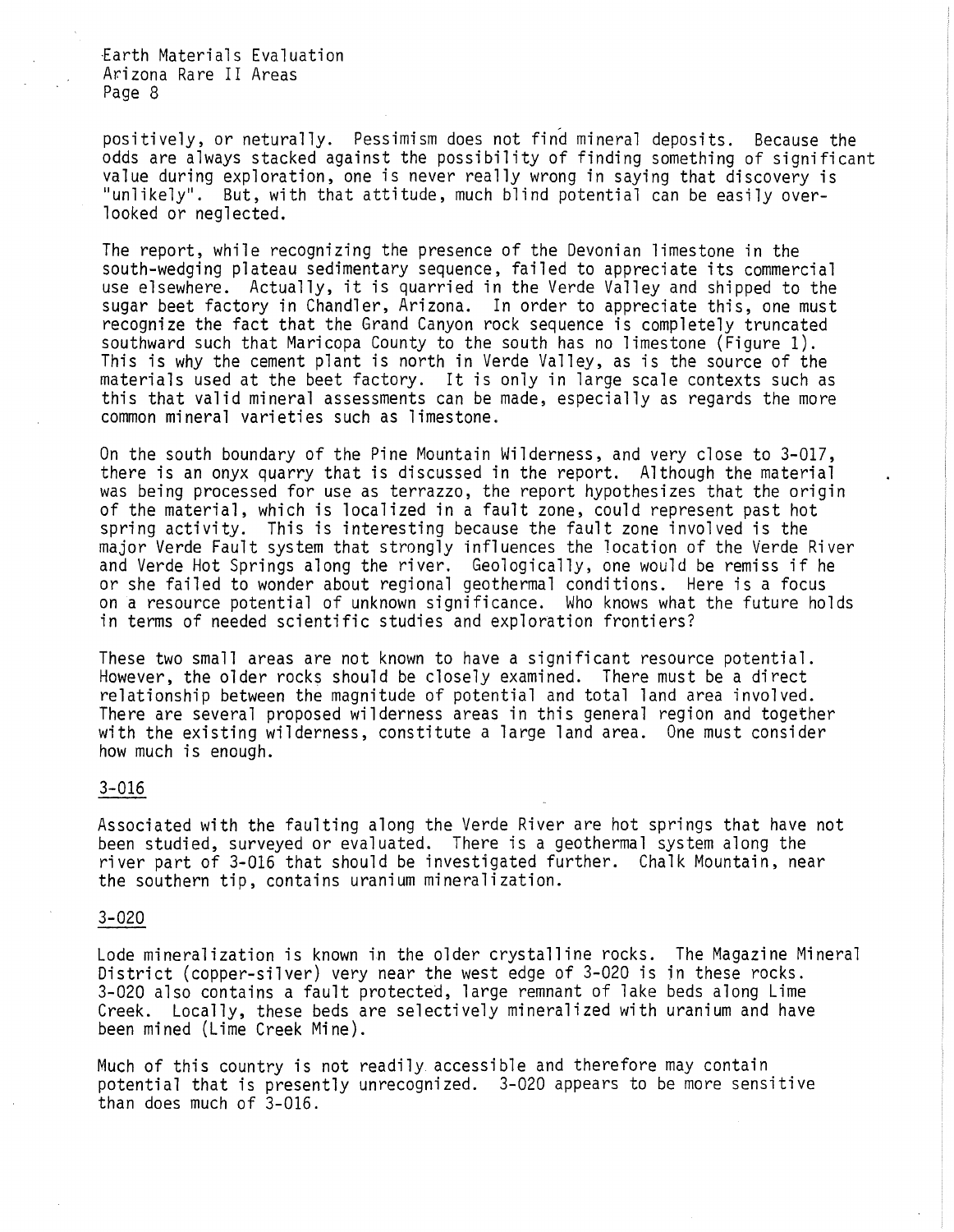$\ddot{\phantom{0}}$ 

### 3-021

Tonto Creek is cut into northeast trending, steeply tilted very old rocks of the type that hosts "massive sulfide" type mineralization at Jerome, etc. Pranty's Cabin Mineralized District occurs along the southeast edge of 3-021. It, too, is a copper-silver-gold massive sulfide prospect.

# 3-024

3-025

These areas are floored by the very old rocks. Prospects are known in veins (copper, gold, silver, mercury, manganese) and in pegmatite dikes (tungsten, beryllium and lithium). The country is rugged and likely contains more potential than is now known.

3-018 3-026 3-027 3-028

These areas are adjacent to the Superstition Wilderness and are, basically, similar in general geologic character except that these flank the canyon made by Salt River. The floor rocks are volcanics that are believed to be post-lode mineralization in age. The earth material resource potential appears to be limited to volcanic related products as zeolites (Figure  $\mathcal{C}$ ).

3-019 3-023 3-022

The Sierra Ancha region is floored by a very old (1.2 billion years) sequence of sedimentary rocks (Apache Group) that have been extensively intruded by an igneous rock in the form of diabase sills. The strata are generally flat-lying and only locally distorted by folding. This flat-lying aspect is important because known mineralization tends to localize at specific horizons. Because of lateral continuity generated by flatness these favorable horizons are laterally extensive and can be traced not only throughout the Sierra Anchas but into adjacent areas where these same rocks are present (Figure 3).

Anomalous radioactivity is widespread in one formation known as the Dripping<br>Spring Quartzite. There are at least 60 principal occurrences of uranium and many minor ones. About 15 of these have had some production and copper is associated with most. Grades are not high and mining costs are. However, future economic conditions and national requirements are not predictable.

Another horizon, the Mescal Limestone, is the host for the well-publicized chrysotile asbestos. There are numerous occurrences in 3-023 along the canyon of Cherry Creek. Some of the highest grade (low iron) chrysotile known in North America occurs in Arizona. The potential importance of this to the nation is not widely appreciated or understood. To dismiss its potential importance on environmental grounds would be a gross error.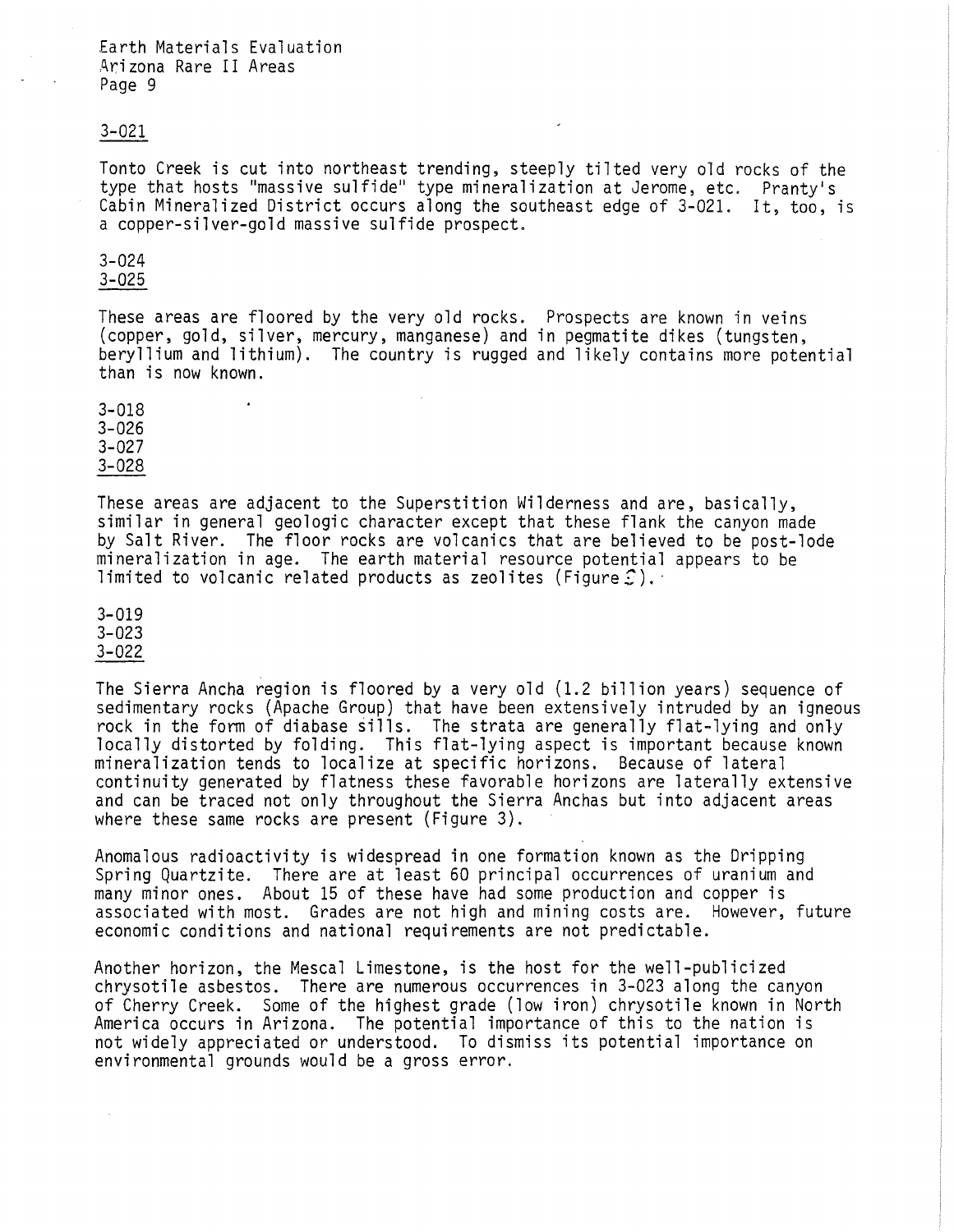3-019 also contains segments of both of these formations therefore there is potential for both uranium and chrysotile deposits,

# 3-029 3-030

3-029 is in the very old rocks and thus far there is no identified mineral resource potential. However, 3-030 is to the east of the Canyon Cr. Fault which brings the Apache Group sedimentary rocks down to form the canyon walls. There may be both chryotile and uranium potential. The region lacks detailed maps adequate to precisely follow the strata of most interest.

# Apache National Forest

| 3-128 3-131 3-134 3-137 |  |
|-------------------------|--|
| 3-130 3-132 3-135 3-139 |  |

The Apache Forest is, for the most part, floored by volcanic rocks. Its west boundary is the east boundary of the White Mountain Apache Indian Reservation. The geologic setting embraces the southern edge of the Plateau, the Mogollon Rim, a transition zone, and its south end is just north of the Basin and Range Province north boundary zone.

Because of the huge expanse of volcanic cover, little is directly known of the important geologic subsurface. However, some drilling to the north, geologic mapping to the west where the volcanics terminate, and random observations in the county (Apache), afford an opportunity to make significant generalized interpretations of the geologic framework. Very few geologists have assembled and considered this information (Figure 2).

There are three major resource aspects to consider and all are beneath the surface volcanic cover: 1) geothermal, 2) lode mineralization, and 3) petroleum.

There is a recognized geothermal potential that extends west and south of Alpine near the north end of these areas (3-130). There is a tentative private project to develop a dry-hat-rock thermal electric plant (Figure 2). The idea is to drill into granitic rock that underlies the plateau sedimentary rocks several thousand feet below the surface. Surface water is introduced into the hot rock and converted to steam, etc. Generated electricity would be sold to the regional utility.

The large mining complex at Morenci is close to some of the southern areas (3-135). A potential for buried large-scale lode mineralization is real and needs careful evaluation.

The general region involved represents a frontier area for potential exploration. There are several aspects of the regional geologic setting that combine beneath this region to generate geologic favorability. What is known from regional analysis is that a shoreline exists somewhere beneath this country. Its exact position is not known nor is its nature. However, shorelines are favorable sites for reefing and/or sand build-up capable of providing reservoir rock. The sea involved is Pennsylvanian (300 million years) in age and is similar in age to the one involved in much of the petroleum production in the Four Corners region. Related sedimentary rocks are observed along the Black River where erosion has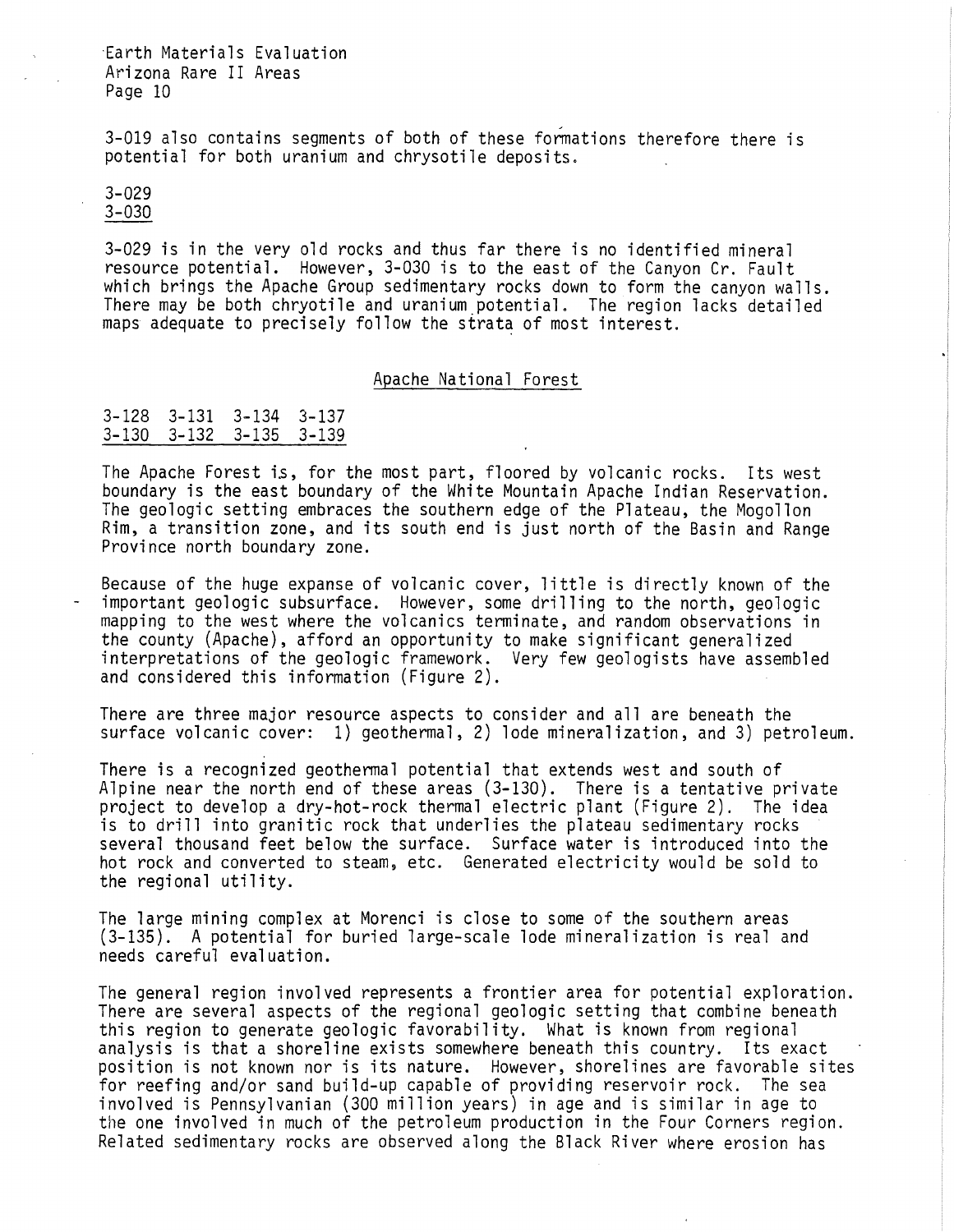exposed them to view. These fossililerous limestones and shales, about 1000-1300 feet thick, represent the petroleum source rocks beneath the volcanic cover to the northeast where they must encounter the landmass (Figure 2). Holes north of Alpine demonstrate that these sedimentary rocks disappear somewhere beneath the volcanic cover by wedging against a granitic landmass. In the petroleum business this edge effect would be called a "trend".

Because boundaries cannot now be precisely drawn around areas of greatest resource potential some consideration could be shown for how much the surface needs to be classed as wilderness. In this regard, the original Forest Service proposal seems both reasonable and responsible.

### Coronado National Forest

The Coronado National Forest embraces a number of isolated mountain ranges in southeast Arizona and each range is geologically different. The forest is totally within the Basin and Range Province (see map).

In the Basin-Range Province, mineralization history is generally different than it is in the central mountain region. The difference is that in the former, much younger mineralization prevails such that the definition of what is "pre ore", therefore susceptible to being mineralized, is very different. Whereas in the central region much mineralization is older than a billion years, in the Basin and Range Province, it is usually younger than 100 million years and older than 25 million years. The explanation for this difference is in the fact that these regions responded differently to overall geologic history. Another example is that although the plateau rocks are generally older than 100 million years, none of the younger Basin and Range type mineralization history is known there.

The use of "old" rocks in the Basin and Range Province is intended to mean pre-<br>mineralization in age.

Pinaleno Mountains - 3-123; 3-127

Much of this mountain range appears to be devoid of materials of recognized economic potential. However, on the southwest (3-127), there is a fault zone along which uranium mineralization has been emplaced. These occurrences appear to be significant and represent a locale for future exploration and possible development.

To the northwest, in granitic terrain at lower elevations just off of area 3-123, minerals of interest are known: 1) tungsten in pegmatites; 2) lead-zinccopper-gold-quartz veins in granite; 3) manganese veins in breccias; and 4) some niobium thorium-rare earths in pegmatites. Although none of these is known to be large, they do indicate that some potential likely exists in country difficult of access providing that similar geology prevails.

### Santa Teresa Mountains

3-121

This area consists largely of granitic rock that intrudes older rocks along its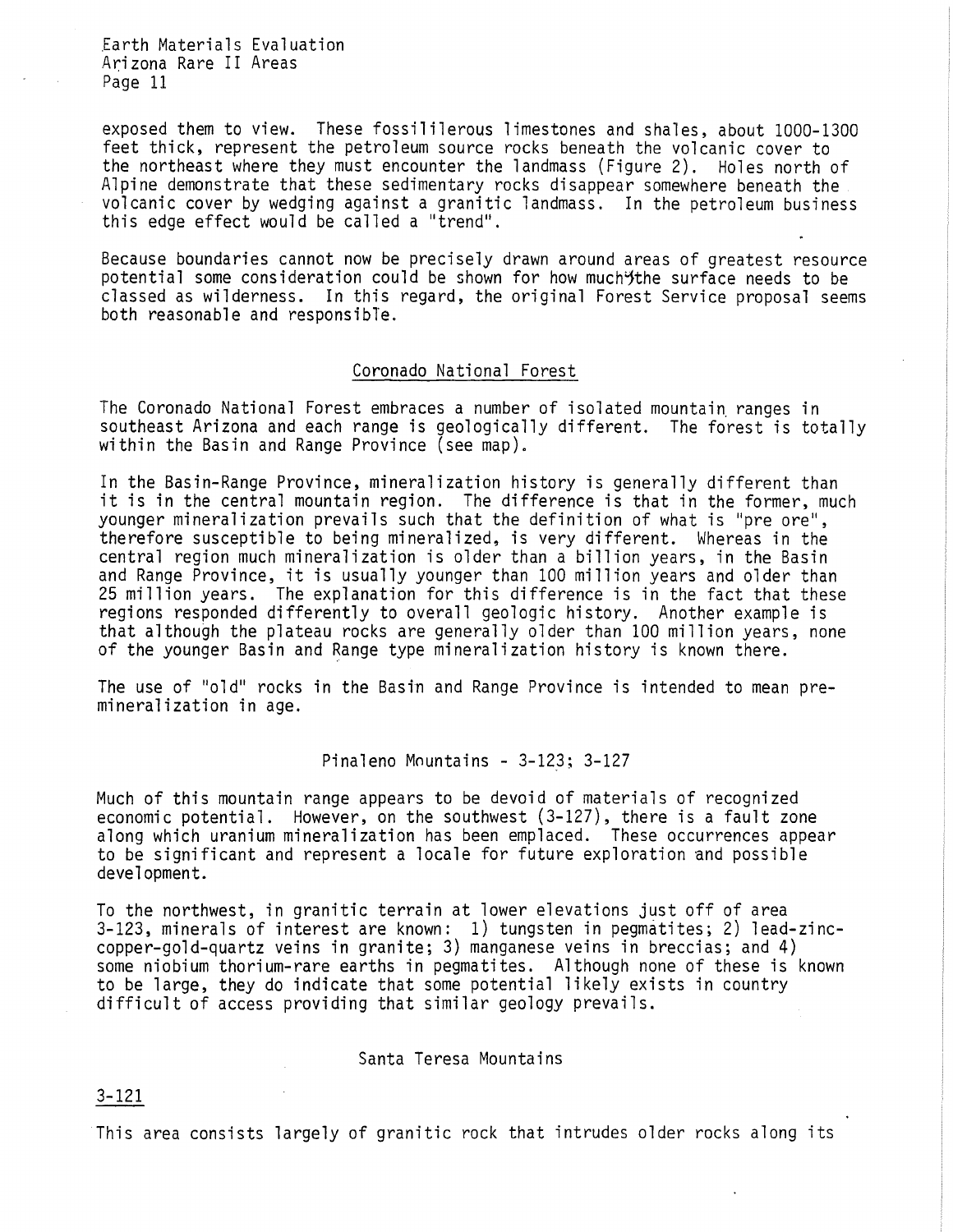borders. These border rocks contain lode deposits that surround 3-121. Although the granite itself is not known to be significantly mineralized, it should be carefully evaluated.

### Galiuro Mountains

The Galiuro Mountains are characterized by younger volcanics overlying a variety of older rocks. The older rocks are exposed along the more deeply eroded west flank. Although most of the known mineralized areas (Copper Creek District, etc.) are associated with the older rocks, some (Rattlesnake Gold District) are known to occur in veins cutting the younger volcanics (Powers, Knothe, and Gold Mountain Properties).

# 3-124

This volcanic area is at the north end of the Forest and flanks the large mineralized region of older rock that lies to the west. Favorable geology could underlie the volcanics and, if so, might represent a future frontier locality for exploration.

# 3-901

This region consists of three strips on the west, center and east part of the forest. The center strip involves the Rattlesnake Gold District which is already hemmed in by exisiting wilderness.

### Winchester Mountains

# 3-122

These mountains consist of volcanic rocks not known to contain lode deposits.

# Chiricahua Mountains

These mountains are analogous to the Galiuro's in that younger, relatively undeformed volcanics overlie older, much deformed and, in places mineralized, older rocks. The scenic values are related to the landscape caused by the erosion of the younger volcanics. The'older rocks are exposed along the northeast and northern portions of the range. The Hilltop region is a well known mining district developed in the older rocks.

### 3-112

This area is dominated by the older rocks and associated geologic complexity. Limestones are present and have been converted to marble in places. Flanking localities have been exploited for marble. Although not known to contain materials of high current interest, the region has a diverse potential that requires careful evaluation.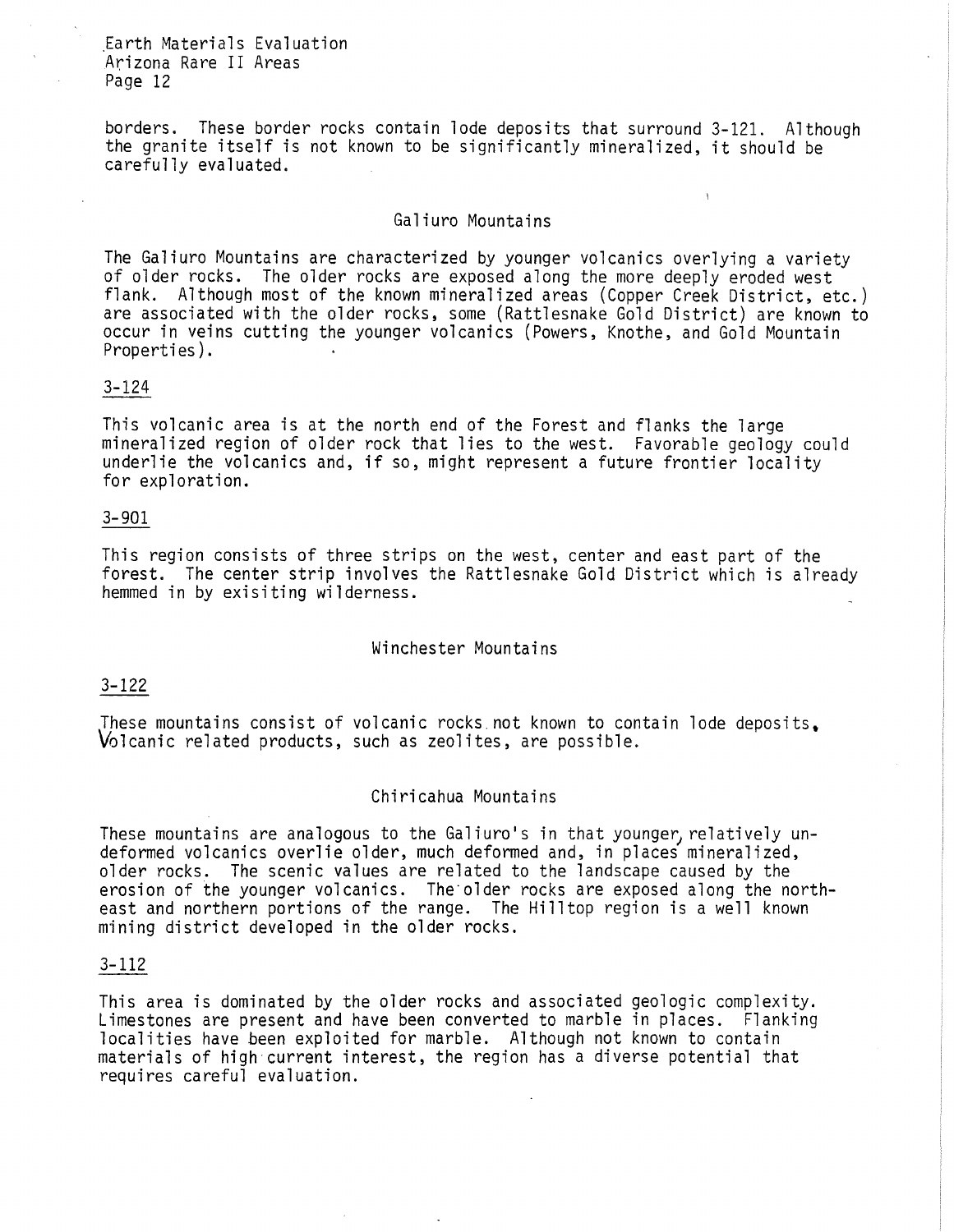### 3-109

This is a series of add-ons surrounding existing wilderness. The area represented by these is at least three times the size of the existing wilderness. For the most part the new areas are the younger volcanics that cover an older terrain of potentially mineralized rocks that cannot be seen for investigated directly.

# Peloncill0 Mountains

3-110 3-200

These areas are largely volcanic covered and believed to be poorly mineralized. Some mangenese is known near 3-200 and zeolites should be evaluated.

# Dragoon Mountains

### 3-201

These mountains consist exclusively of so-called pre-ore rocks. This is to suggest that the rocks were present when the main pulse of mineralization emplaced most of the metallic minerals for which southern Arizona is famous.

There is a conflict at the southern margin with the Middle Pass Mining District. Although large deposits have not been discovered, the region is frontier for more sophisticated exploration.

The Dragoon Mining District embraces much of the northern part of this region. Lead, zinc, copper, gold, and silver have been produced from lode deposits the region are believed to have produced the mineralizing fluids. Again, although production has not been large, there is potential for large, deeper deposits that will require both more expense and additional geologic understanding to locate.

### Whetstone Mountains

# 3-120

These mountains consist largely of old, pre-mineral rocks that include granites and sedimentary rocks containing limestones and gypsum. In addition to gypsum at the south margin, fluorospar, uranium, silver, tungsten, and some gold have been produced along the northern and eastern section.

A gypsum deposit containing many millions of tons of high-grade gypsum occurs at the south boundary. Limestones are abundant and need to be studied for their lime contents, especially those most easily accessible. The central mountain mass is rugged and no doubt has seen little exploration effort. However, there is some potential for lode deposits.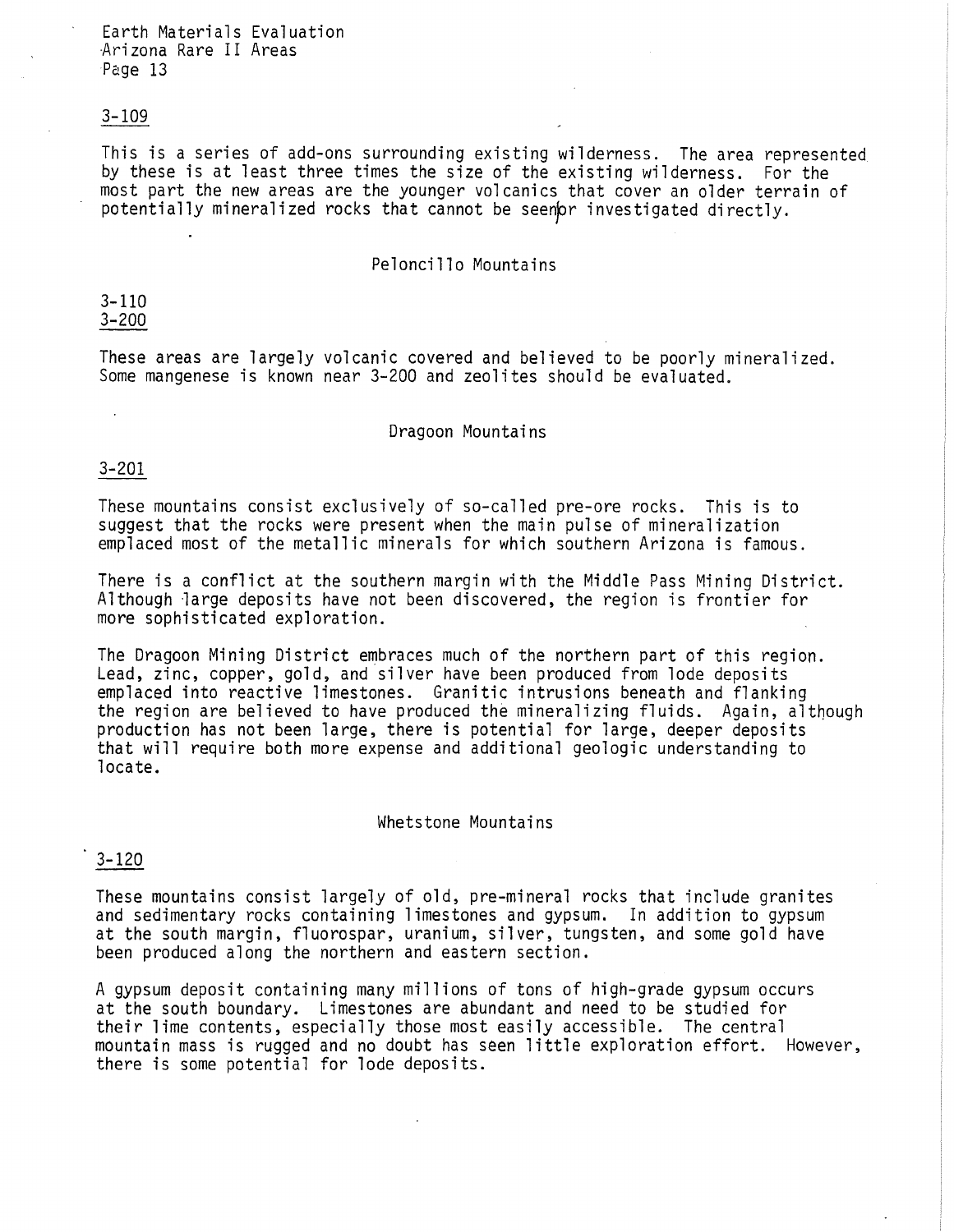# Huachuca Mountains -

# 3-117

The Huachuca Mountains are characterized by older rocks that have complex geologic histories. This complexity combined with poor general accessibility leads to gross ignorance as to ultimate earth material resource potential. Tungsten, gold, silver, copper, lead, and zinc ores have been produced in small amounts from at least 24 properties. These are evidence of mineralization history and the fact that large producers have not been found does not preclude their existence and eventual discovery as knowledge is increased.

# Santa Rita Mountains

# 3-113

The Santa Rita Mountains also contain the older, mineralized rocks that characterize the ranges with complex geologic histories.

The area in question is a part of the Wrightson and Tyndall Mining Districts in which at least 40 properties are known to have given up base and precious metals. This record is indicative of mineralization history. Again, the region is a prime candidate for future study, exploration, discovery, and development.

### Pajarito Mountains

3-116 3-115 3-114

Area 3-116 is close to known mining properties in the Pajarito Mining District where some high-grade silver (41,000 ozs.), lead, gold, copper, zinc, and uranium have been produced. In addition, fluorine, molybdenum, vanadium, mercury, and manganese-bearing minerals are known.

Geologic similarity to the district suggests that there is mineral potential that has yet to be investigated and explored within this area.

Area 3-115 is, for the most part, covered with volcanic rocks of post mineralization age. The older mineralized rocks, however, are exposed in or near its east and west edges. The western edge is bounded by the Oro Blanco Mining District in which at least 29 properties had production of base and precious metals (126,000 ozs., gold; 4.6 million ozs., silver; 30,000 tons, lead; 26,000 tons, zinc; 2,600 tons, copper).

Not only is it likely that mineralized older rock underlies this area at unknown depths, the existence of wilderness would influence what could be done with adjacent land that has direct mineral potential.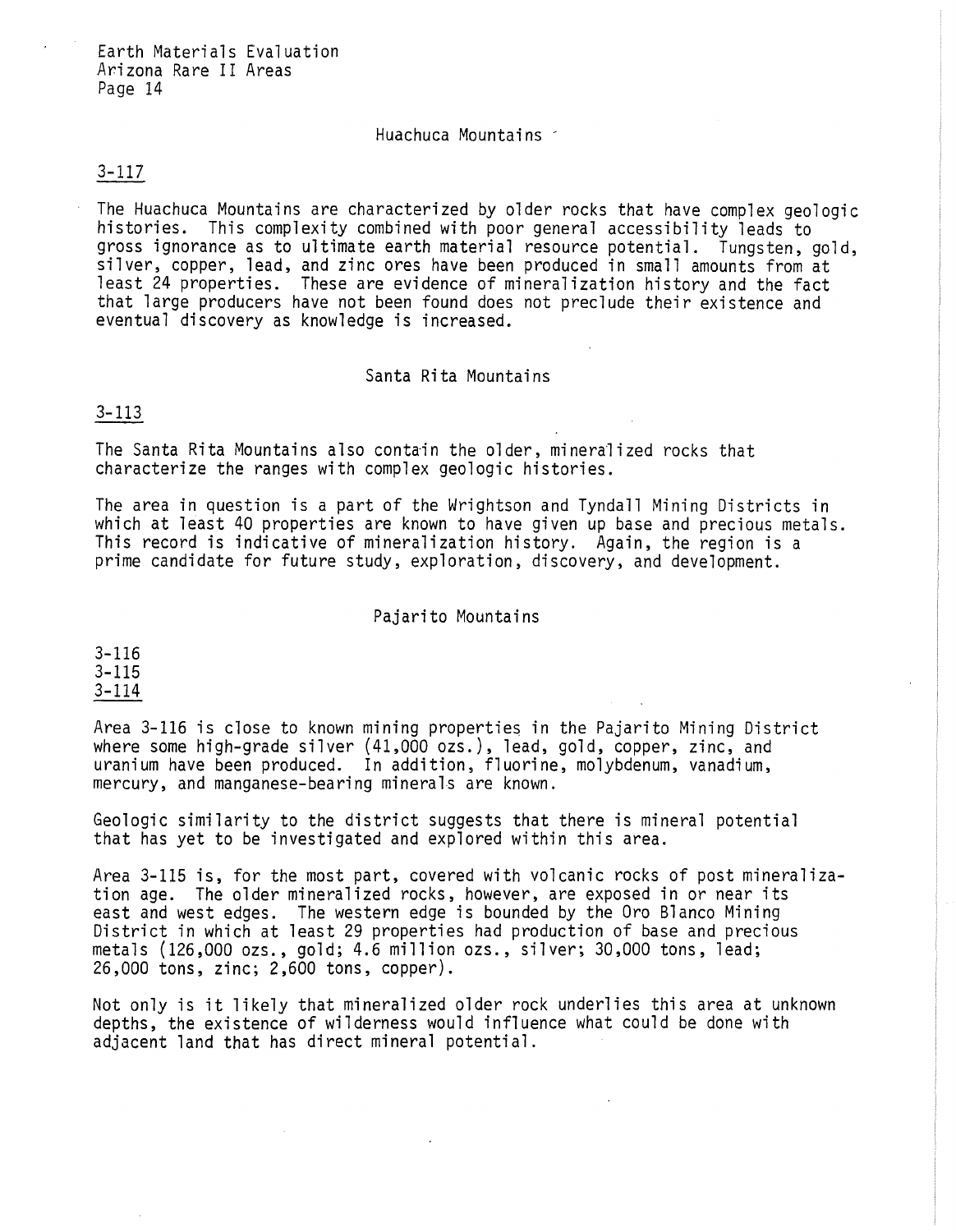Area 3-114 is largely a post-mineral volcanic region that covers the older rocks with variable volcanic rock thicknesses. Its south end, however, is in older rock that should be carefully examined for indications of mineral potential.

# 3-125

3-125 is largely granitic with pegmatite bands containinq uranium and rare earth minerals. These are heavy and occur also in local stream 9ravels. The potential needs closer scrutiny.

Roadless and Underdeveloped Area Evaluation II - RARE II Map, 1979, scale 1:1,000,000 is available from the U.S. Dept. of Agriculture, Forest Service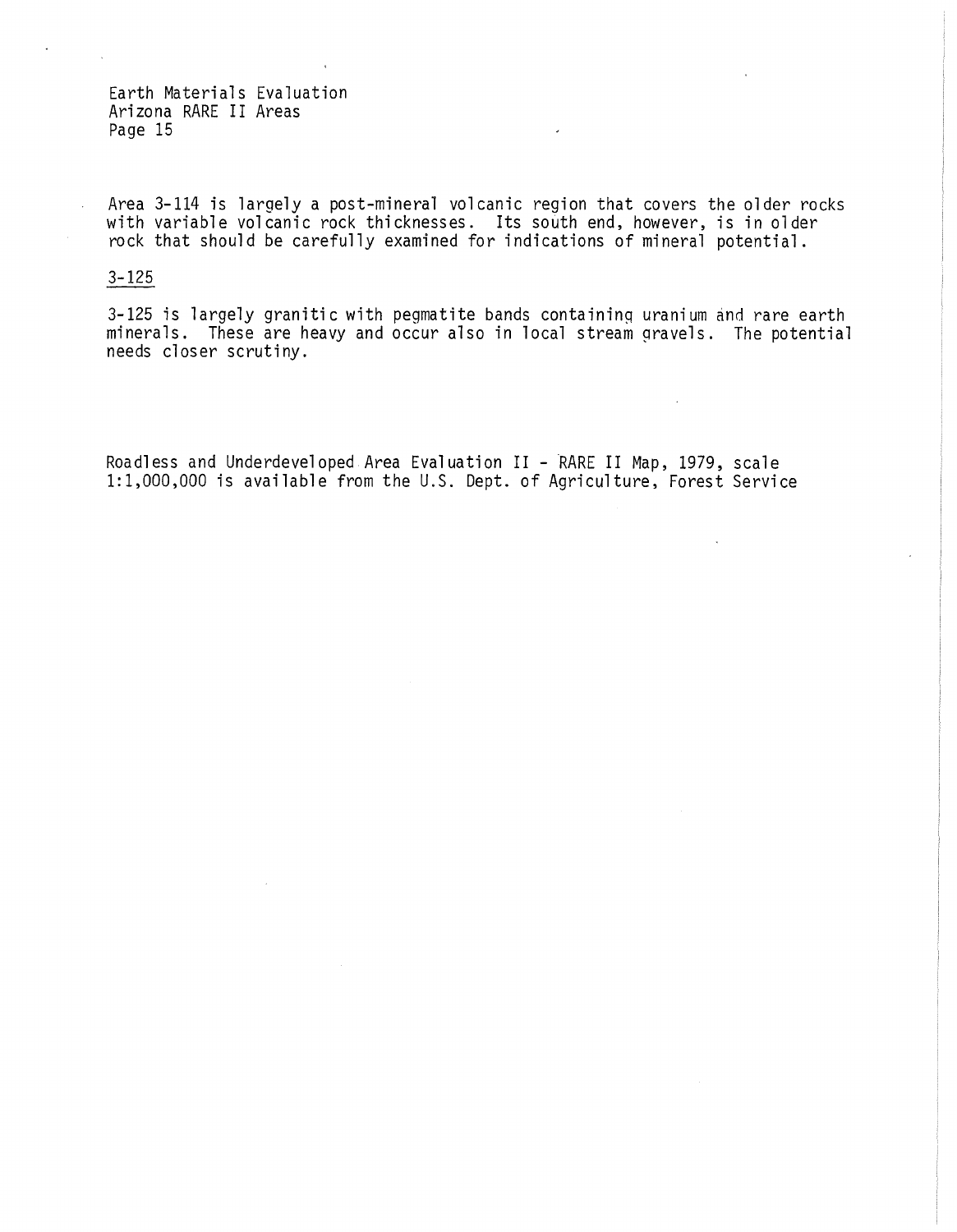

FIGURE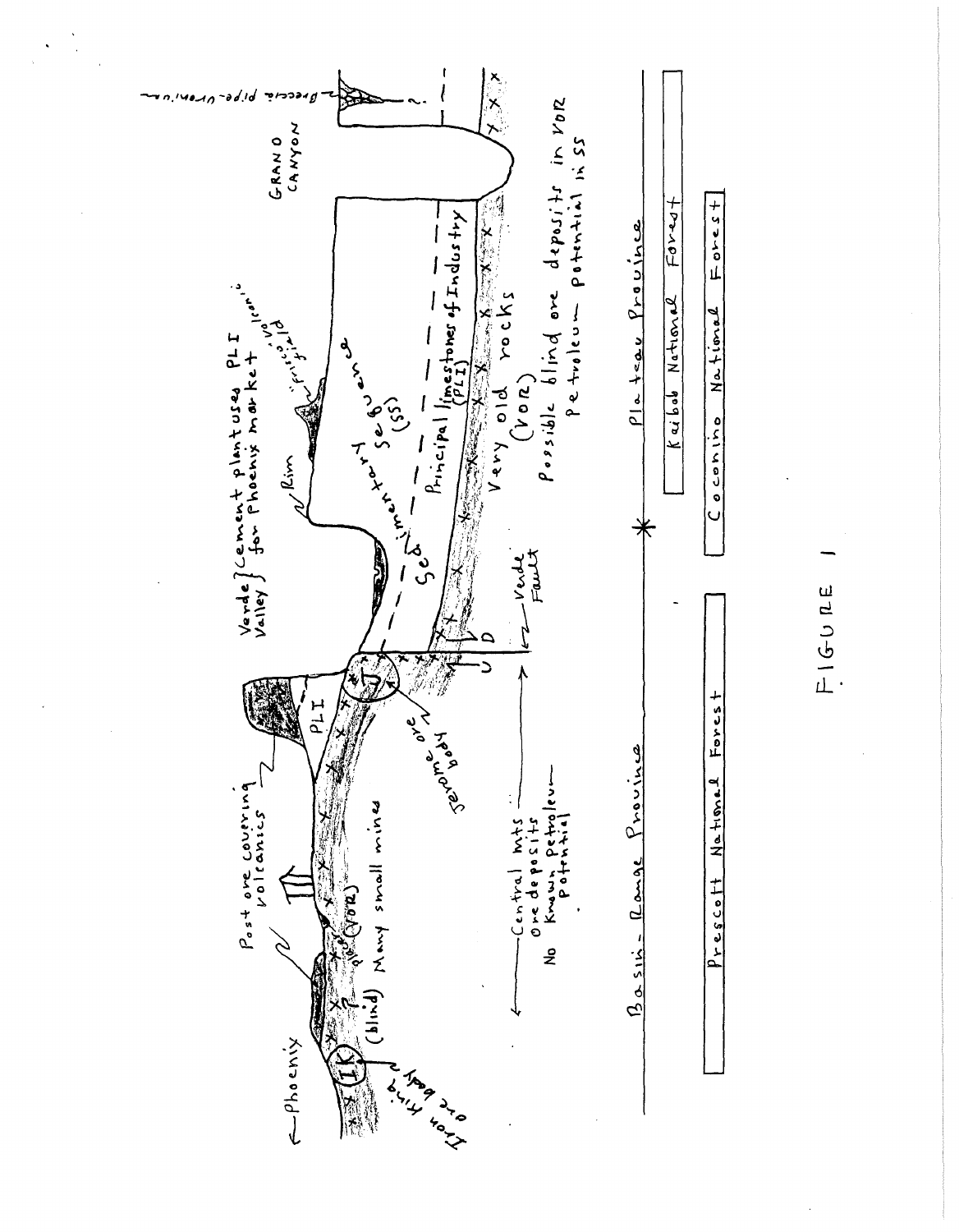